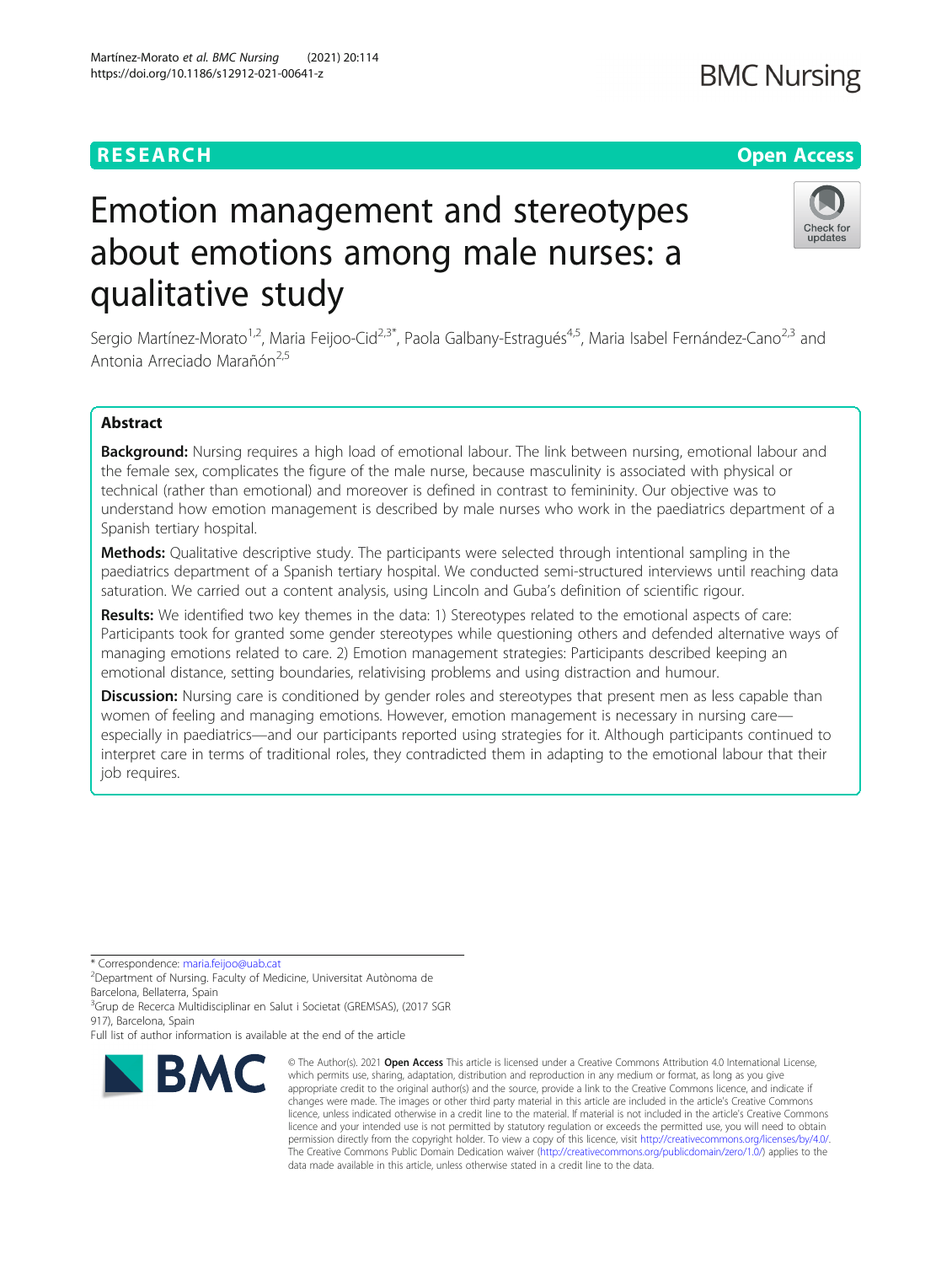**Conclusions:** New behaviours are emerging among male nurses, in which care and emotion management are not exclusively the purview of women. Our participants reproduced some gender stereotypes while disrupting others, and they tended to cling to the stereotypes that were favourable to them as male nurses. As we work towards a gender-neutral profession, these results represent a first step: male participants reported that they provide care and manage their emotions as well as (or better than) women. However, because they substantiated their claims by drawing on negative stereotypes of women, further progress must be made.

Keywords: Emotion management, Male nurses, Gender roles, Gender stereotypes

# Introduction

The presence of men in nursing is significantly lower than that of women. According to the Spanish National Institute of Statistics [[1\]](#page-8-0), for the last 10 years, about 15% of Spain's nurses have been men, and this proportion is increasing. Internationally, the figures range from 2% in China (2017) [[2](#page-8-0)] and 7% in Canada (2016) [[3\]](#page-8-0) to 9.6% in the US (2018), 10.5% in Sweden (2016) [[4](#page-8-0)], 11% in the United Kingdom (2017) [[5\]](#page-8-0), and 11.7% in Australia (2018) [[6\]](#page-8-0). According to the World Health Organisation, in 2019 the proportion of male nurses was 14% in Europe and the Americas, 19% in Oceania, 21% in Asia and 35% in Africa [\[7](#page-8-0)].

Nursing has traditionally been carried out by and associated with women; as a result, men who wish to become nurses often find that their masculinity is questioned by others [[8,](#page-8-0) [9](#page-8-0)]. Professions traditionally practiced by women are associated with a higher load of emotional labour [\[10\]](#page-8-0). According to Hochschild [\[11](#page-8-0)], norms surrounding the expression of emotions vary cross-culturally. Emotions form part of daily life and allow us to understand motives underlying our own and others' actions. Emotions reflect personal and collective affective states, and, because of their multi-faceted nature (biological, psychosocial and cultural), they play a determining role in the construction, maintenance and transformation of the social order. Emotional labour conducted in the workplace is often viewed as an inherent attribute of the profession in question. Professionals must deal with their own emotions without forgetting that their social context conditions how they manage them. Traditionally men are assigned a role in which emotion management is considered secondary, because it is associated primarily with women [[12,](#page-8-0) [13\]](#page-8-0).

Nurses are expected to show empathy, but, at the same time, detachment is identified as a trait of professionalism [[14\]](#page-8-0). Using emotion management strategies makes it possible to satisfy one's professional obligations [[15,](#page-8-0) [16\]](#page-8-0). However, while having good emotion management strategies protects the individual [\[17](#page-8-0)], emotion management in itself involves stress, which appears to justify detachment and emotional disengagement to overcome suffering in the workplace [\[10](#page-8-0)]. In paediatric care, emotions are particularly important. Working with children means having to handle the emotions of children, their families and the professionals themselves. These emotions are linked to sickness and death in childhood and are subject to shared values and beliefs and individual experiences [[18\]](#page-9-0). It is precisely in emotion management where nurses have the most difficulty [[19,](#page-9-0) [20](#page-9-0)].. A meta-analyisis shows that paediatric nursing is the area in which burnout is most prevalent  $[21]$ .. According to other studies, burnout is more prevalent in male nurses, both in paediatrics and other areas [\[18](#page-9-0), [22](#page-9-0)].

Nursing is marked by the norms of social interaction that are linked to gender. As men, male nurses are often typecast in conventional masculinity, setting aside their emotional side to present themselves as rational, autonomous and technically or physically competent [\[23](#page-9-0)]. Men, regardless of their occupation, tend to use rational coping strategies—developing plans to manage problems, establishing realistic expectations—which is in turn linked to less chronic stress [\[12](#page-8-0)]. However, in the context of professional care, male nurses have to reformulate their role as men to adapt to the emotional nature of their work. For example, they use empathy to improve their therapeutic relationships and provide better care [[24\]](#page-9-0). Some patients highlight experiences in which male nurses were respectful and considerate, used active listening and supported them. Importantly, these characterisations could result from a contrast between expectations and experiences of being cared for by a male nurse [[25\]](#page-9-0). Male nurses alternately reject and reproduce hegemonic masculinity, which presents them as less able than women to provide emotional support [\[26](#page-9-0)]. This double-bind might be a factor contributing to the fact that male nurses are more likely to experience stress than female nurses [\[18,](#page-9-0) [22\]](#page-9-0).

The traditional rigid definitions of masculinity—a reflection of patriarchal culture—compromise the masculinity of men who choose a profession that is "naturally" associated with women  $[27]$  $[27]$ . At the same time, these definitions call into question the acceptability of men in the profession [\[28\]](#page-9-0). This points out the necessity of analysing how male nurses manage the emotions linked to care and explore new non-hegemonic constructions of masculinity. Several researchers have investigated the figure of the male nurse, highlighting stereotypes and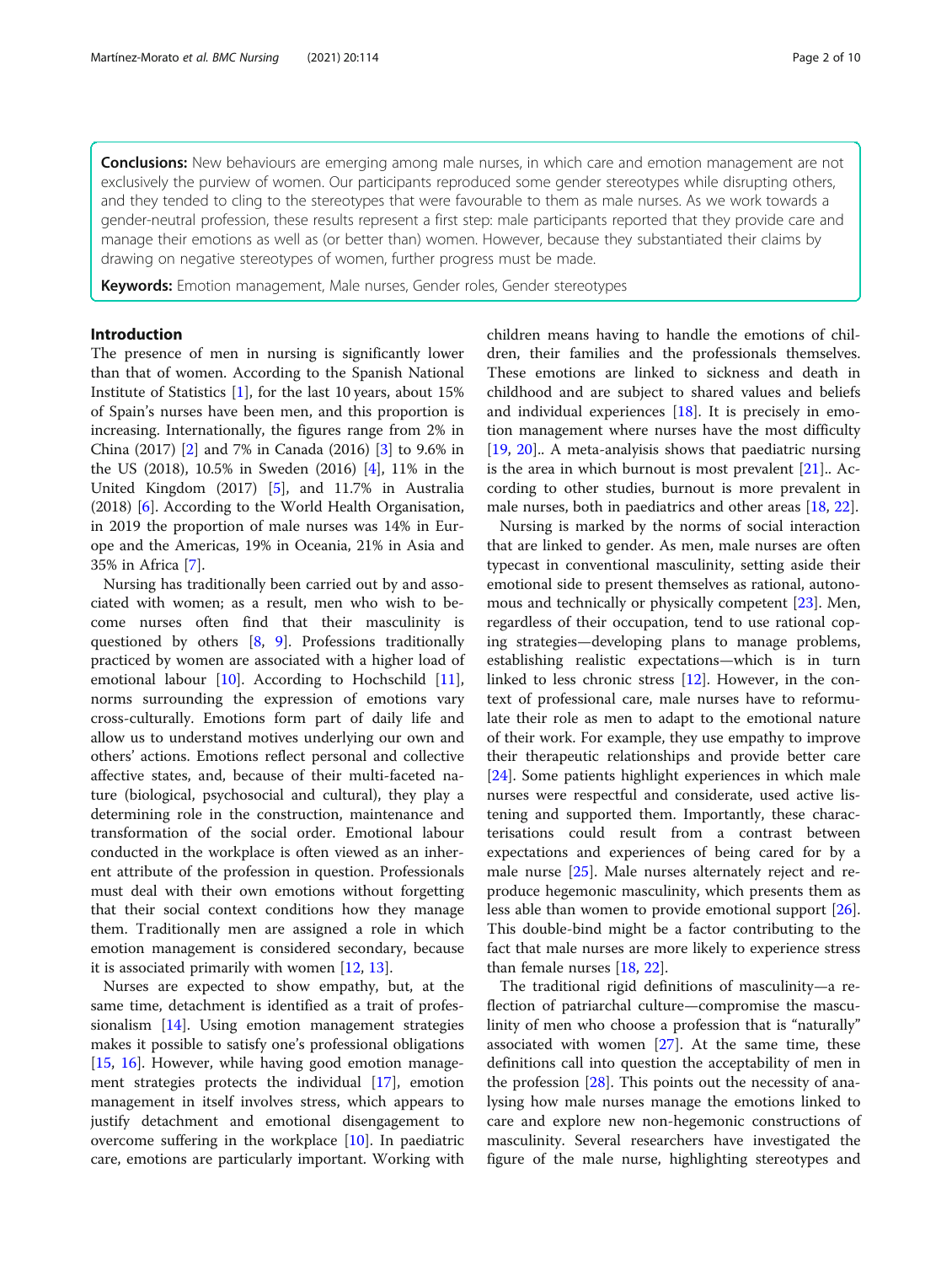<span id="page-2-0"></span>difficulties that male nurses find on the job [[29,](#page-9-0) [30](#page-9-0)] but also the advantages of incorporating men into care work [[2,](#page-8-0) [31](#page-9-0)]. Others have focused on the importance of emotion management in nursing in general [[32](#page-9-0), [33\]](#page-9-0). However, little attention has been paid to emotion management among male nurses in particular, despite the fact that care environments foster emotional development, and men are often associated with roles that make them feel greater discomfort in the work environment [[25](#page-9-0), [34](#page-9-0), [35\]](#page-9-0). Exploring how men manage their emotions in professions considered to be women's professions, such as nursing (a field that also carries a high emotional charge) will make it possible to advance knowledge about men's emotion management strategies and the gender stereotypes that are manifested in the area of care.

This study is part of a multidisciplinary project about the participation of men in professional and nonprofessional care entitled "Men as caregivers: challenges and opportunities to reduce the gender gap and to face new care need." Under the auspices of this project, we published an earlier qualitative article [[36\]](#page-9-0) about how male nurses manage relationships with the families of hospitalised children and how these are influenced by gender roles and stereotypes. We showed that male nurses interpreted the relationship with families in terms of traditional gender roles and stereotypes, despite rejecting the notion that nursing is a women's profession. In the current article, we focus on a different question: How do male nurses describe emotion management on the job?

#### Objective

Understand how emotion management is described by male nurses who work in the paediatrics department of a Spanish tertiary hospital.

### Methods

### Design

Descriptive qualitative study. We chose this design because it enabled us to collect information about how male nurses' experienced emotions in paediatric care. It also provided rich descriptive content from the participants' perspective [\[37](#page-9-0)].

#### Setting and participants

The study population belongs to a public tertiary hospital in Barcelona, Spain, which employs over 3000 nurses. The maternal and child department treats an average of 300,000 patients per year and employs a total of 624 nurses, of which 31 are male (study population). To be included in the study, participants had to meet the following inclusion criteria: to be eager to participate; to be employed as a paediatric nurse in hospitalisation, emergency, or intensive care; and to have at least 1

year of experience working in these areas of paediatric care. The exclusion criterion was working in out-patient care, because such nurses do not have hospitalised patients.

Sampling was purposive [[38\]](#page-9-0) to ensure a both homogeneity-regularity and heterogeneity-diversity across the participants. In choosing participants, we considered age, work areas, professional experience and experience in paediatrics (Table 1). Consequently, we chose participants who had significant experience interacting with patients and families and who were motivated to speak with us. Data collection took place September–December 2015.

Supervisors were recruited to describe the project to male nurses in their unit and invite them to participate. The nurses who agreed to participate were screened by the principal investigator (PI) using the diversity criteria that we had established. Each selected participant was then contacted by the PI, who explained the study details, secured his consent in writing and arranged a time and date for the interview. One participant withdrew at this point. The researchers didn't know the participants before the study began. Participants were not compensated.

#### Data collection

The PI conducted semi-structured interviews [\[38](#page-9-0)] with the participants in Spanish, between September and December 2015. The vast majority of the interviews (11) were held at a university classroom before or after the nurse's shift. One participant requested that the interview be held at a hospital office. We developed a semistructured interview guide, making minor changes after the first interview. We asked: How do you feel when you work caring for hospitalised children and their families? Could you tell me about your emotions, in comparison to those of your female nursing colleagues, when you care for these children? What do you do to manage

|  | Table 1 Characteristics of the participants |  |  |
|--|---------------------------------------------|--|--|
|--|---------------------------------------------|--|--|

| Age (years)                     | $25 - 60$ |  |  |
|---------------------------------|-----------|--|--|
| Paediatric nursing experience   |           |  |  |
| $1-10$ years                    | 7         |  |  |
| $11-30$ years                   | 5         |  |  |
| Participants' work area         |           |  |  |
| Paediatric Hospitalisation Unit | 4         |  |  |
| Neonatal Intensive Care Unit    | 3         |  |  |
| Paediatric Intensive Care Unit  | 4         |  |  |
| Paediatric Emergency Unit       |           |  |  |
| Is the participant a parent?    |           |  |  |
| Yes                             | 5         |  |  |
| No                              | 7         |  |  |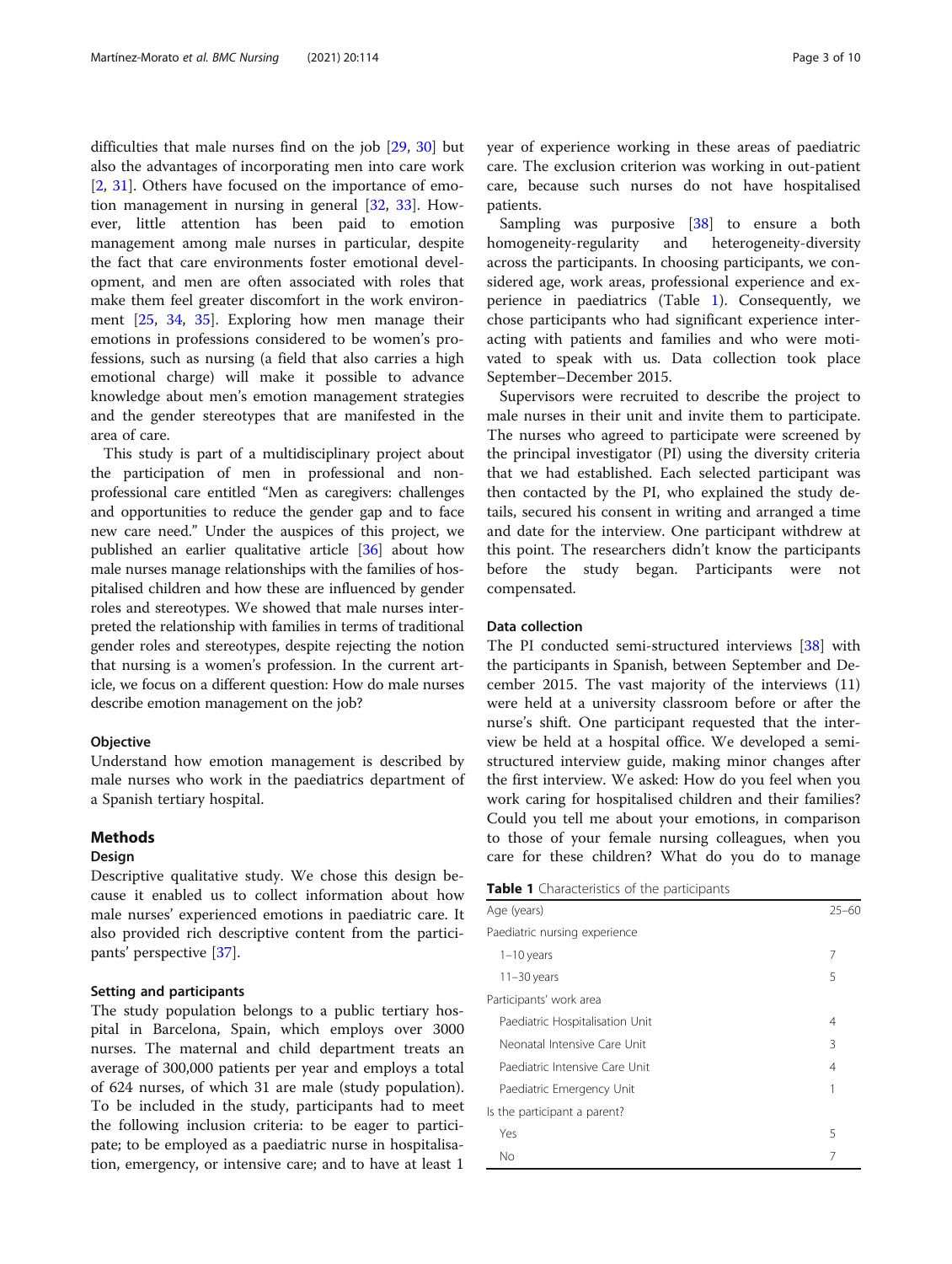these emotions and how would you compare it to what female nurses do? We asked follow-up questions depending on how participants answered. Interviews lasted 50 min on average. The interviewer took field notes. We defined data saturation as the point at which interviewees repeated responses provided by previous participants, without providing new information [\[39](#page-9-0)]. We reached data saturation in interview 11. However, to be sure that saturation had been reached, we conducted a twelfth interview (which also showed repetition and the lack of new themes). We then ceased data collection. We audio recorded the interviews and later transcribed them. We did not return transcripts to participants. However, we provided them with a summary of their interview and allowed them to make changes, if necessary. All participants accepted their summary without changes.

# Data analysis

We carried out a content analysis of the data in the following steps. All recordings were transcribed verbatim. The PI and another author read and reread the transcripts and notes. Next, the PI coded the first four transcripts, which she later discussed with the other author until reaching consensus. From this point, these two authors divided the remaining transcripts between them, each coding some of them based on the shared criteria they had developed. They discussed any cases in which it was unclear how to apply the coding criteria. After the 12 transcripts were coded, they were shared with the remaining authors and analysis proceeded jointly in the team. Finally, the data were refined and grouped hierarchically into themes, and these themes were named [[40\]](#page-9-0). We used the Dedoose software package to codify and organise the data.

#### Rigour

We followed Lincoln and Guba in ensuring the credibility, transferability, dependability and confirmability of the study [[41\]](#page-9-0). Credibility: Each participant was offered the chance to correct the summary of his interview. As mentioned, we conducted the initial data analysis and coding separately. Finally, we used the technique of constant review to compare our results with those reported in the scientific record. Dependability: We carried out constant review and a detailed description of how we collected, analysed and interpreted the data. Transferability: We collected data exhaustively and provided a close description of contextual factors and participants to allow comparison and potential extrapolatability to other contexts. Confirmability: Constant reflection encouraged us to consider our own positionality.

# Results

We interviewed 12 male nurses working in paediatrics. They ranged in age from 25 to 60. Participants' characteristics can be seen in Table [1](#page-2-0).

We identified two main themes in the interview data: stereotypes in the emotional aspects of care and emotion management strategies (Table [2](#page-4-0)). Stereotypes in the emotional aspects of care.

The participants reported that providing care led them to face emotional challenges on a daily basis. They reported butting up against societal norms according to which care falls under the purview of women. For some participants, being a man in a women's profession wasn't easy, because the patient or the family usually expected to be attended by a woman. These situations reinforced the stereotype that nursing is a women's profession and caused the male nurse to feel he wasn't meeting the expectations of the patient and the family.

"You may find a little more misunderstanding among people, (...) who don't understand that a man might have to provide care for a woman." (I1).

Following this argument, participants believed that in the collective imagination care is still associated with the female figure, especially in the case of children or in situations that involve providing emotional care through the use of touch. Still, some participants questioned this hegemony and aimed to undermine this prejudice. When talking about a female nurse he used to work with, one participant reported:

"'A man can't do this job well. A man can't bathe a child, take care of a child, show affection toward a child. A man can't do it well.' That was her argument. But then I set myself a goal and it was to show her that we could do well" (I8).

Participants also reported that they had developed their own ways of handling the emotional aspects of caring for children. According to them, emotional and physical comfort can be offered in different ways by male nurses.

"Well, you can comfort him [the child] in many other ways: you can use touch differently, you can hold them in your arms and calm them in your arms, there are many ways. Just like women don't all show affection in the same way, do they? That's what I think." (I8).

However, the participants attribute to women supposedly innate characteristics such as sweetness and the use of touch in care, as well as a naturally acquired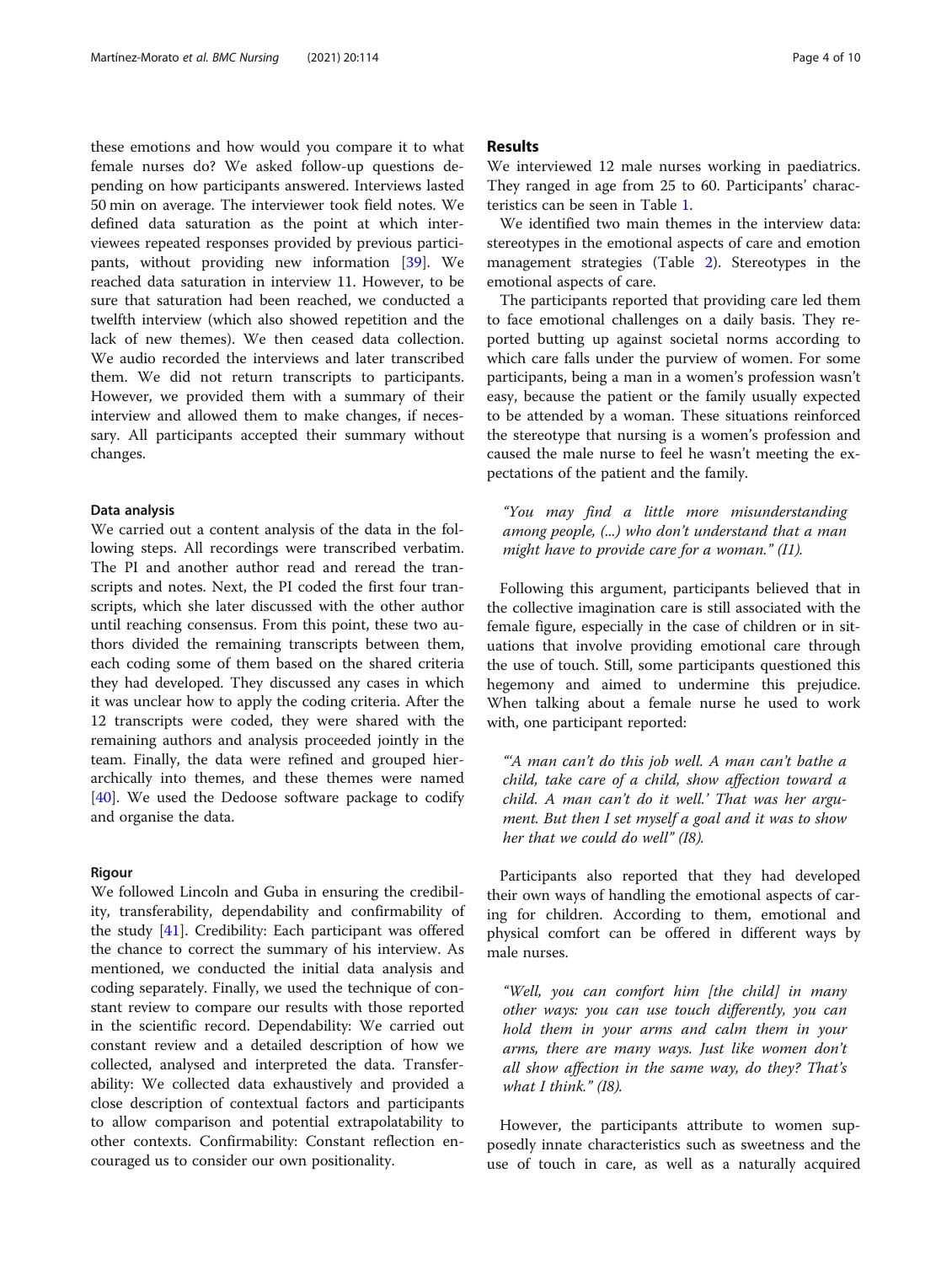#### <span id="page-4-0"></span>Table 2 Table of themes, categories and codes

| <b>Theme</b> | Stereotypes in the emotional aspects of care                                                                                                                                                                                                                                                                                                                  |                                                                                                              |                                                                                                                                                  |                                                                                                                                                                                       |  |  |  |
|--------------|---------------------------------------------------------------------------------------------------------------------------------------------------------------------------------------------------------------------------------------------------------------------------------------------------------------------------------------------------------------|--------------------------------------------------------------------------------------------------------------|--------------------------------------------------------------------------------------------------------------------------------------------------|---------------------------------------------------------------------------------------------------------------------------------------------------------------------------------------|--|--|--|
| Codes        | • Nursing is a women's profession<br>• Care is associated with females<br>• Comfort can be offered in different ways<br>. Innate characteristics of women: sweetness, the use of touch in care<br>• Naturally acquired maternal role<br>• More relaxed male nurses' attitude in the therapeutic relationship<br>• Male nurses show their emotional needs less |                                                                                                              |                                                                                                                                                  |                                                                                                                                                                                       |  |  |  |
| Theme        | <b>Emotion management strategies</b>                                                                                                                                                                                                                                                                                                                          |                                                                                                              |                                                                                                                                                  |                                                                                                                                                                                       |  |  |  |
| Category     | Emotional distancing                                                                                                                                                                                                                                                                                                                                          | Setting boundaries                                                                                           | Relativising problems                                                                                                                            | Using distraction and humour                                                                                                                                                          |  |  |  |
| Codes        | • Not feeling part of the work<br>environment<br>• Getting involved is harmful<br>• Getting involved is<br>unprofessional                                                                                                                                                                                                                                     | • Learning affective touch<br>. Not taking work home<br>• Not creating personal ties with<br>patients/family | • Minimising the importance of<br>work problems<br>• To relativise is to protect<br>oneself emotionally<br>• Men relativise better than<br>women | • Humour facilitates therapeutic<br>relationship<br>. Play and distraction are useful in<br>caring for children<br>• Greater sense of humour<br>• Greater use of play and distraction |  |  |  |

maternal role. Additionally, they described the characteristics that they considered to be feminine to facilitate the therapeutic relationship. They described these attributes as complex, in contrast to the emotional simplicity with which most of them identified.

"Because women may be more tactful when it comes to... men are like simpler, I think." (I12).

"You have that component of sweetness and you can reach [patients] more easily with that component of sweetness, of a sweeter approach, closer to families in specific situations. And guys, well, we may keep a little more distance in that regard." (I3).

While participants highlighted these characteristics, they also associated female nurses' maternal behaviour with authoritarianism. In contrast, according to them, male nurses have a more relaxed attitude in the therapeutic relationship.

"Well, that facet, on the positive site, my previous [female] teammate was more like a mother: "You have to take it because of this and that (...)" But I, for example, break protocol a little bit. Maybe I picked up the child, put on music for her, danced with her... We stimulated her in another way." (I3).

One of the participants asserted that some men possess a more developed maternal feeling than others. This trait would in turn lead them to want to devote themselves to professional care.

"This depends on the person. You have to like it [providing care]. (...). Maybe some of us men that have more maternal feeling." (I7).

According to the participants, male nurses show their emotional needs less and, in fact, do not express them in the workplace. Women, on the other hand, show more of their sensitivity, affecting, according to them, their ability to perform their job.

"In the general emergency room and in traumatology a male co-worker has never told me, "Man, take over for me. I can't do it because I feel like crying" or "because I can't cope." Because it's never happened to me with a male co-worker, but it has happened to me with a female co-worker." (I5).

#### Emotion management strategies

When children are hospitalised, emotions run strong and nurses are forced to respond. Although participants described themselves as less emotional and more objective because they were men, they also claimed that being male did not prevent them from expressing and managing emotions.

"The first death that I had in paediatrics, I wanted to keep working. ( … ) Then I left the room and I started crying. I needed a quarter of an hour. And actually, now that I'm telling you about it, I'm getting emotion, you know (...) because we get more emotional with a child" (I5).

In our analysis, we detected four strategies that the participants used to manage their emotions in the care environment: emotional distancing, setting boundaries, relativising problems and using distraction and humour.

## Emotional distancing

According to participants, the cultural expectations that attribute to women the caring role leads many male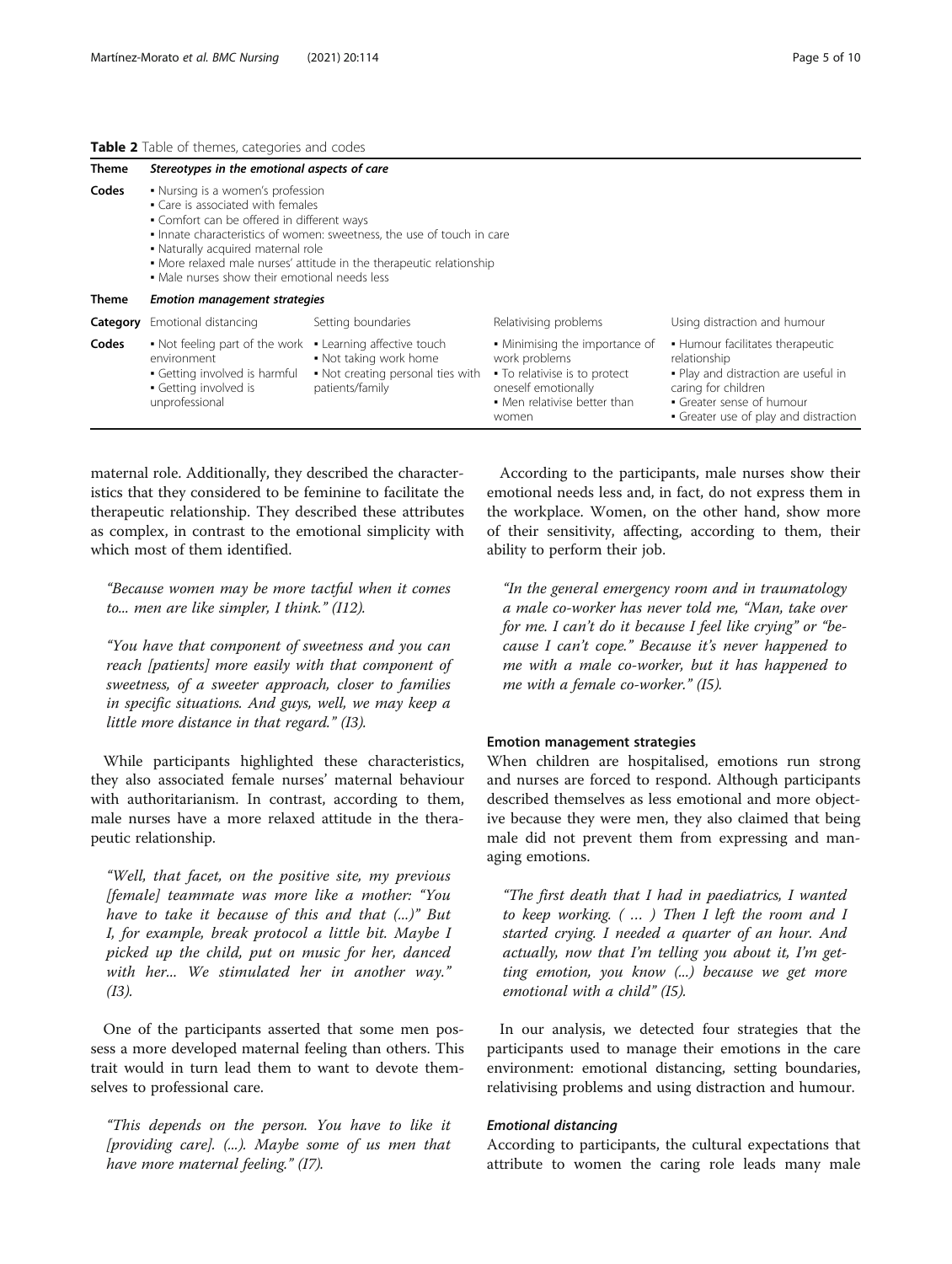nurses to distance themselves emotionally when faced with questions about how the patient and families will react to a male nurse.

"At the beginning, I think there's a difference in behaviour for the good, because you don't know how they're going to accept a male nurse." (I2).

The participants reported that they become less involved emotionally than their female co-workers. For some of them, as expressed by I1, getting too involved isn't healthy and makes it hard to be professional.

"You establish a professional relationship, polite. But you don't get to the point of getting involved emotionally (...). We don't get involved at an emotional level the way a woman could."  $(112)$ .

Sometimes you get really involved (...) and I think it's not healthy (...). It's very difficult sometimes to be professional when you have very mixed feelings for a certain patient." (I1).

#### Setting boundaries

For these participants, certain activities, such as providing affectionate touch, are not part of the profession, but they were forced to learn them because this was expected of them in paediatrics. Emotions linked to affectionate touch don't go beyond the professional context. This delimitation is identified as an attribute of professionalism that supports the child's health.

Yes, we can provide emotional and physical connection, but it's not our role. We do it like someone who's learned to play a game and practices it (...). You can get into it, like you're acting, but then you don't take that problem home. We're here to provide the most professional care possible, and definitely the most humane possible. But also professional. And when we mix feelings, we stop being professionals." (I1).

Participants reported that, on occasion, their female co-workers crossed the lined in the therapeutic relationship, creating attachments outside of work with the people they cared for. According to participants, this doesn't occur with male nurses.

"Maybe being friends or palling around can take place sometimes. This, in the case of my male coworkers and me, doesn't happen." (I12).

# Relativising problems

Relativising means downplaying the importance of problems that emerge on the job. This strategy can minimise the effect on the nurse and also bring about a simple resolution to problems. This supposedly different approach that men and women use to handle their professional lives is also reproduced in personal life. In the words of one participant, men and women have "different ways of taking things in life" (I8).

"When we [men] have a problem that's pretty serious and can affect us even in our partner relationship, we have a tendency to relativise it, to play it down. I think women don't relativise as much." (I5).

Participants reported that relativising problems that emerge around care was healthier and led to a greater emotional protection. According to them, women don't relativise as much as they do, and they experience these problems more personally, which leads to greater worry and reduces their well-being.

"Women take everything more personally, you know? And they experience it more like a pressing problem, they find themselves more worried, more anxious." (I8).

# Use of distraction and humour

Distraction and humour helped participants manage situations that were emotionally problematic. They described this emotional strategy as being more typical of men and said that it facilitated the therapeutic relationship and helped them handle moments of tension surrounding their patients' health. According to the participants, women handled these situations more emotionally, while they tended to use other strategies, such as joking around.

"I try to make jokes to release some of the tension that the problem has caused  $(...)$ . I do this more with the parents  $(...)$  I mean, you use what could be a problem as something positive, to downplay it and to get them to calm down. (...) What my female coworkers achieve with emotion, I achieve with jokes." (I5).

The use of games was also identified by participants as necessary when they treated paediatric patients. They reported that playing games helped them get closer to the child in the care environment and helped avoid complications in carrying out their work.

"With a glove, I blow it up and I make a drawing or a face. Through games I get quite close to the child. Then I see that I can get closer to him  $(...)$  If you move in with a serious face, we're on the wrong track (...). The child is going to start crying and everything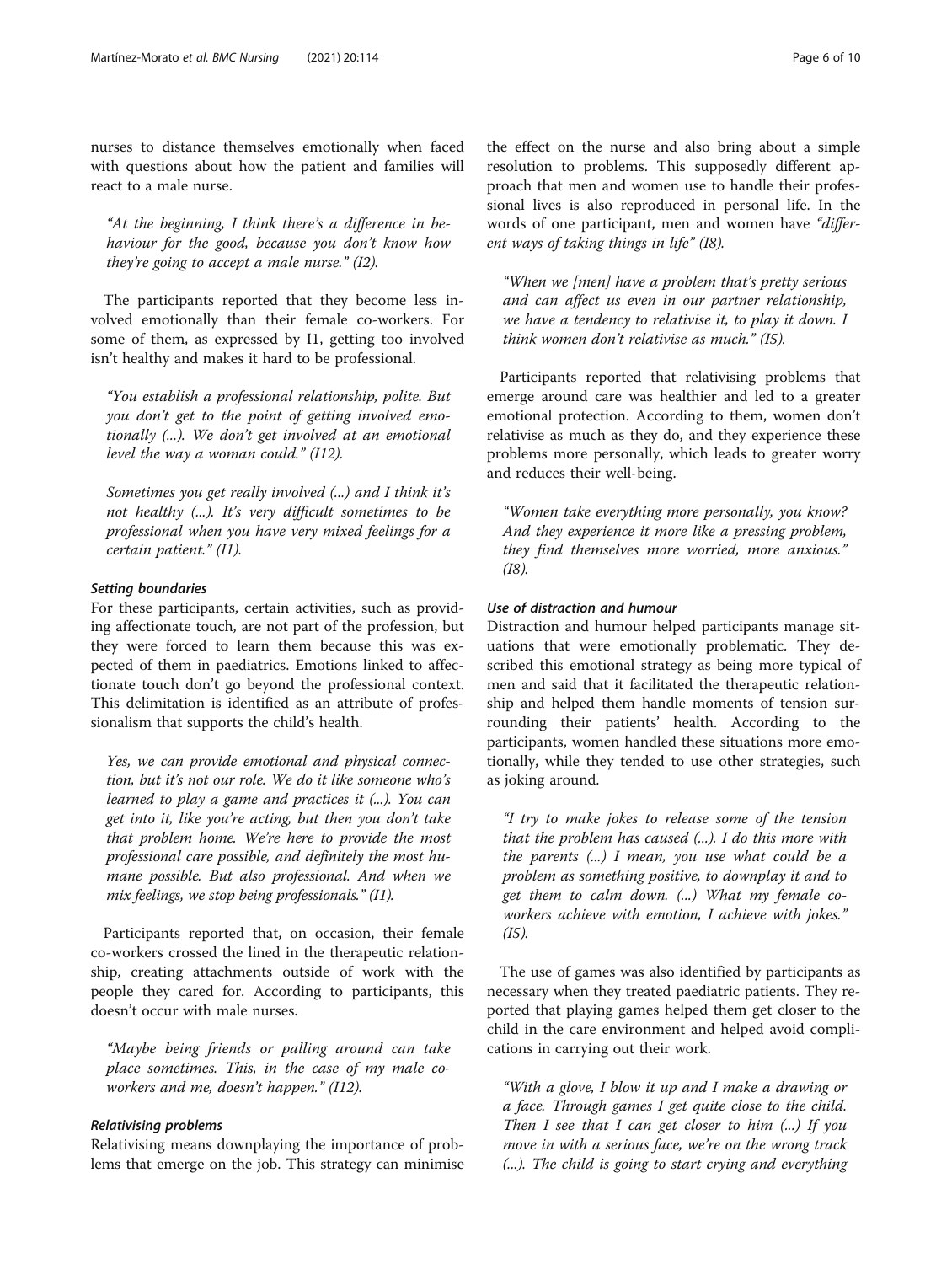is going to be more complicated (...). You always have to try to have a smile on your face"  $(I7)$ .

As we can see, when participants talked about what supposedly distinguished them from female nurses, they relied on positive stereotypes attributed to the male sex, such as knowing how to keep emotional distance and set boundaries, relativising problems and having a better sense of humour.

# **Discussion**

The participants identified themselves as less emotional in care environments than female nurses and reported expressing their emotions differently than their female counterparts, although they also argued that male nurses express emotions. Previous studies suggest that similar findings are the result of social expectations [\[25](#page-9-0)] and that male nurses masculinise care to protect themselves from exhaustion and emotional overload [\[42](#page-9-0)]. The social perception that emotional expression is necessary for nurses and that it comes naturally to women is at the core of the idea that nursing is a women's profession [[43\]](#page-9-0). These cultural associations/social perceptions mean that men engaged in professional care face a series of expectations and prejudices.

Popular representations of Florence Nightingale led to the recognition of women in professional care, the exaltation of women as ideal carers and the idea that nursing is a women's profession  $[8]$  $[8]$ . Social expectations often condition the preferences of patients—leading them to prefer being cared for by a woman. This means that men must adapt their behaviour for a more effective therapeutic relationship [[24,](#page-9-0) [44](#page-9-0)]. Other researchers have shown that men often face situations in which they feel excluded in care situations [[35,](#page-9-0) [45](#page-9-0)], although slowly the figure of the male nurse is becoming consolidated and accepted in professional care [[30\]](#page-9-0). Our participants also felt excluded because they were men. Men and women share the same motive for becoming nurses: being able to care for other people [[46\]](#page-9-0). Further, the main reasons that some men choose not to become nurses or leave nursing are related to stereotypes surrounding the profession [\[9](#page-8-0)]. In fact, some participants also explained that some men develop a "maternal feeling" that leads them to devote themselves to professional care. Using the descriptor "maternal feeling" links nursing implicitly to a supposed feminine instinct. In terms of patients' perspectives, some researchers show that patients highlight traits of male nurses that make them apt for providing care. However, these patients in fact identify the same traits in female nurses [\[25](#page-9-0)]. This set of findings reinforces the need to normalise nursing as a gender-neutral profession [[26,](#page-9-0) [47](#page-9-0)].

Despite the fact that our participants claimed that their desire to provide care was a key factor in deciding to become nurses and despite the fact that they developed emotion management strategies, our participants interpreted care in terms of traditional gender roles when they said, for example, that they become less emotionally involved than their female co-workers. This discursive move highlights a simultaneous reproduction and disruption of the traditional, binary gender system, as seen in a previous article [[36\]](#page-9-0). The study participants not only felt able to provide care, but also reported being able to develop emotional care strategies associated with femininity, when the situation required it. Notably, they defined themselves as "good care providers", highlighting technical aspects about controlling situations or using physical force, to the detriment of emotional aspects of care. We observed that the participants clung to or rejected gender stereotypes depending on whether the stereotype was favourable to them in their profession. Other researchers show that continually having to decide whether to act according to or against normative masculinity causes psychological stress, meaning that gendered expectations condition men's well-being [\[48](#page-9-0)].

Integrating a focus on gender into the study of men who do "women's work" highlights the need for research to be oriented toward multiple masculinities instead of a single mode  $[27, 49]$  $[27, 49]$  $[27, 49]$  $[27, 49]$ . For the men in our study, emotions linked to care are something to be learned and they depend on the care context. Paediatric care often requires the management of difficult emotions that emerge from stressful situations related to communication, suffering and taboos in care for children [\[18,](#page-9-0) [50](#page-9-0)]. The literature highlights that male nurses in paediatric care are more likely to suffer from stress and burnout [[21](#page-9-0), [22,](#page-9-0) [50\]](#page-9-0). The data show that participants developed emotional practices when necessary, depending on the context, as also described in an earlier study [\[49](#page-9-0)]. When male nurses express a preference for more technical areas, this preference can in itself represent a strategy of emotion management, since it makes it possible to feel a sense of accomplishment in a scenario in which the probability of success (such as the survival of the person being cared for) can be low [[24\]](#page-9-0). Notably, overall distress is more prevalent in women regardless of occupation, and women are more likely to use emotional coping strategies [\[12](#page-8-0)]. However, in the case of nursing, distress is more prevalent in men and men use rational coping strategies [[18,](#page-9-0) [22\]](#page-9-0).

The first strategy we detected was emotional distancing. This strategy involves staying emotionally separate from patients to maintain neutrality, an approach that is also described as feeling separate from events and the emotions that they generate [[12\]](#page-8-0), which is identified with greater protection of the nurse's mental health and a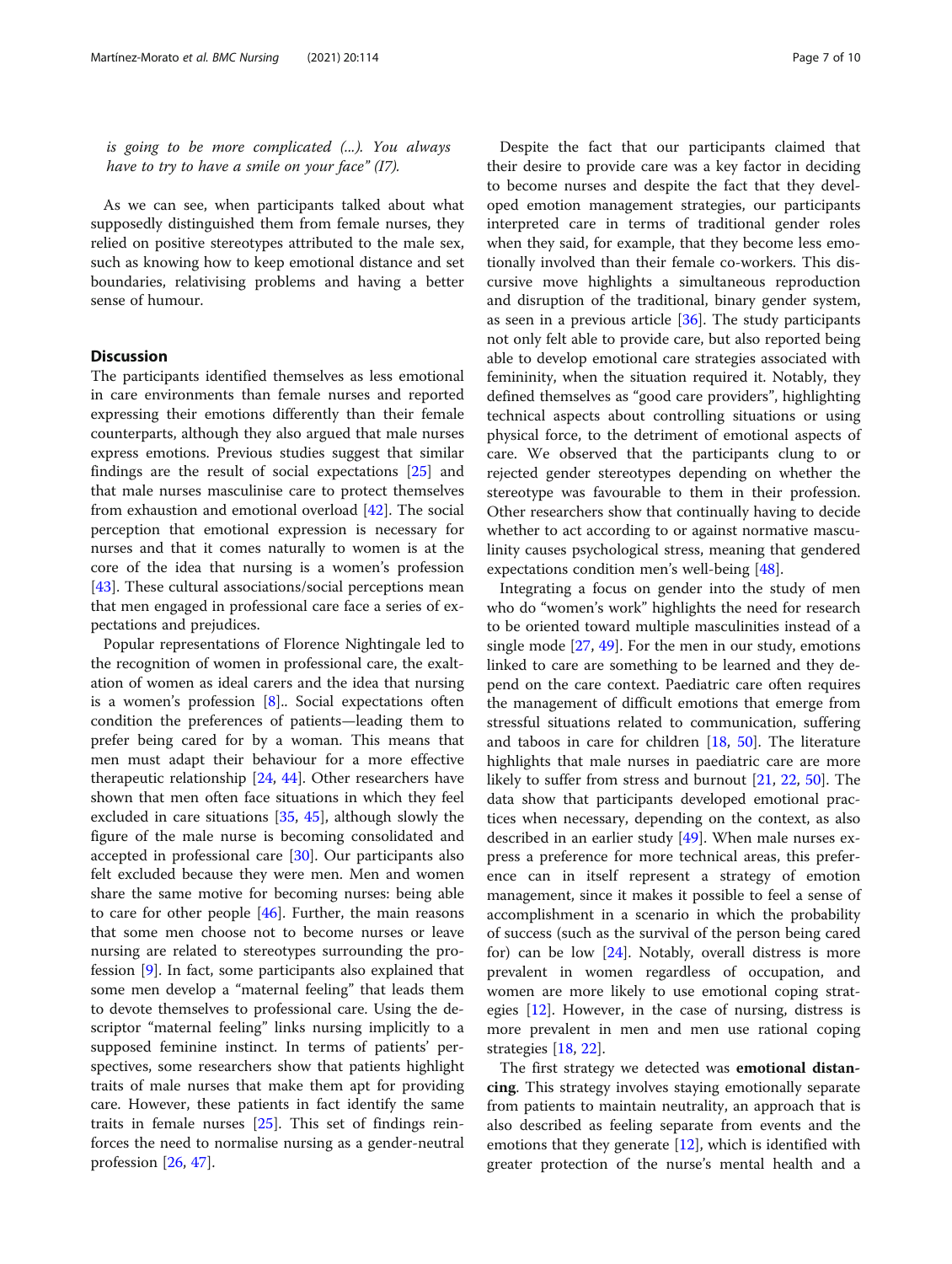more professional treatment of the patient [\[51](#page-9-0)]. Emotional distancing, in the more physical sense of the term, is associated with males  $[10]$  $[10]$ . Physical contact is conditioned by gender in the daily life of the male nurse, as a kind of taboo [\[31](#page-9-0)]. In fact, this taboo leads some male nurses to choose to work in areas of care in which physical contact is less necessary [[34\]](#page-9-0), highlighting how stereotypes affect emotion management strategies and the choice of care area.

Harris argues that inflexible distancing establishes hierarchies of power among professionals and the people they care for, generating asymmetrical therapeutic relationships [\[52\]](#page-9-0). Although emotional distancing is recognised in the literature as typical of men, it is a strategy that is employed by nurses of both sexes  $[15]$  $[15]$ . In addition, as described by some study participants, this emotional distancing emerges from feeling insecure about how they will be received as men in a feminised profession. However, emotional distance is described as a mental health strategy, in that it prevents the patients' pain and negative feelings from contaminating the emotional labour of the nurse, thus helping to maintain professionalism [\[51](#page-9-0)].. Our participants described this strategy as one used by men and linked it to greater professionalism. Notably, prior research points to the importance of finding a balance between involvement and distance, to avoid being negligent in the provision of care [[53\]](#page-9-0).

The participants defined setting limits as being able to feel and to carry out the emotional labour required of the profession without taking these emotions beyond the work environment. The participants described establishing limits as a strategy that helped them strike a balance between respecting the patient's privacy and understanding his or her emotional world through the therapeutic relationship, which improves the satisfaction of both the patient and the nurse [[15](#page-8-0)]. A therapeutic relationship in which emotional limits are balanced increases satisfaction and reduces stress in palliative care for paediatric patients  $[53]$  $[53]$ . Hammonds et al.  $[14]$  $[14]$  show that nurses (without reference to sex) typically set boundaries outside of work but also report that these limits are not uncrossable.

Our participants talked about facing day-to-day problems in their jobs by relativising them. Similarly, Lartey et al. [\[32](#page-9-0)] show that nurses use strategies to minimise the importance of things that happen on the job, normalising their emotional experiences to cushion the impact of the emotional demands of professional caregiving. In our study, participants took this minimisation beyond the professional environment, identifying it as a natural attribute of men. Other studies, in contrast, describe this strategy as intrinsic to nursing [[33](#page-9-0)]. This contrast again points out the tendency of our participants to interpret care in terms of traditional gender roles.

Participants talked about using distraction and humour as a tool to reassure and comfort the people they cared for and their families. Strategies designed to provide comfort themselves act as a protective factor for nurses who use them, and these strategies are associated with better psychological well-being, happiness and satisfaction [\[24](#page-9-0), [54](#page-9-0)]. Humour additionally serves to humanise health care and therapeutic communication, which requires practice [55]. Other studies do not make gender-based distinctions in this area, while our participants again understood this strategy to be the purview of men. Here, too, they espoused a gender stereotype that benefited them.

This study has several limitations. First, data collection took place at a single centre. However, the centre had a large number of both male and female nurses, a plurality of care department and high complexity of care. A second limitation is that we didn't interview female nurses, meaning that we couldn't compare perceptions of male nurses with those of female nurses. Third, the interviews were conducted by a woman, and the responses of participants could have been conditioned by the gender difference between them. In any case, the interviewer's sex did not prevent participants from reproducing negative stereotypes about women, leading us to think that any effect of the interviewer's sex was small. Additionally, our team includes a male paediatric nurse, who was able to contribute his point of view to the analysis. Finally, we did not complement our interviews with direct observation in the hospital, which would have allowed us to collect empirical data about male and female nurses' emotional behaviour for comparison with the interview data. Nonetheless, the study gives voice to male nurses, allowing us to understand how they view emotion management strategies and how they grapple with gender stereotypes as they forge a new masculinity.

# Conclusions

Emotion management is necessary for professional carers, especially those in paediatrics, and male nurses learn strategies for it. Professional care is conditioned by traditional gender roles, in which men are understood as less capable of feeling and managing emotions. However, as human beings, both male and female nurses manage their emotions; in no sense is emotion management the exclusive terrain of women. Nonetheless, our participants tended to cling to gender stereotypes that favoured them in their professional role, including negative stereotypes of female nurses as over-emotional on the one hand and humourless on the other. Future research should explore other factors that influence the gender stereotypes linked to care, as well as the link between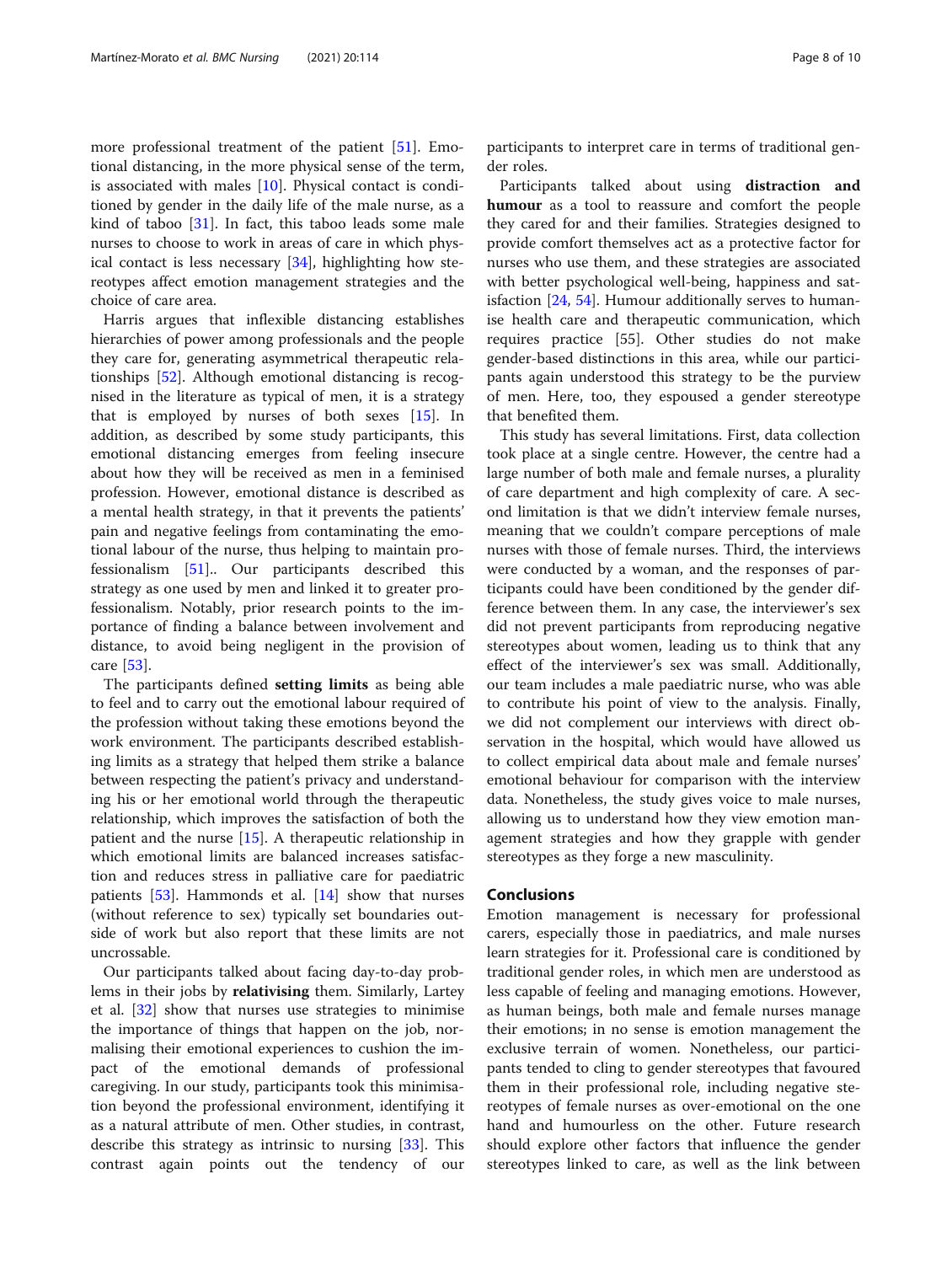<span id="page-8-0"></span>gender stereotypes and stress on the job. It is also important to explore how female nurses and the general population perceive male nurses, especially in relation to the emotional aspects of care. Finally, it is important to learn whether female nurses use emotion management strategies linked to masculinity, both in paediatric nursing and other areas.

Further work needs to be done to develop nursing as a gender-neutral profession, based on a definition of care as a task of all humans rather than only of women. Taking these steps would both give nurses—male and female—the professional recognition they deserve and open the door to more men to join the nursing profession, addressing the international shortage of nurses. Making these changes requires handling questions related to gender in undergraduate nursing education and in subsequent training.

#### Abbreviations

PI: Principal Investigator; I: Interview

#### Acknowledgements

The researchers would like to express their gratitude to AFIN Research Group and Outreach Centre for their support. We thank the participants of our study, for their time and willingness to participate. We also thank Susan Frekko, who edited the English and gave feedback on some versions of the article.

#### Authors' contributions

All authors approved the submitted version and have agreed both to be personally accountable for the author's own contributions and to ensure that questions related to the accuracy or integrity of any part of the work, even ones in which the author was not personally involved, are appropriately investigated, resolved, and the resolution documented in the literature. S. M.-M. made substantial contributions to the: Conception, methodology, analysis, interpretation of data, drafting the work, review and editing. M. F.-C. made substantial contributions to the conception, methodology, analysis, interpretation of data, supervision, review and editing. P. G.-E. made substantial contributions to the methodology, analysis, interpretation of data and reviewing. M.I. F.-C. made substantial contributions to the interpretation of data and reviewing. A. A.M. made substantial contributions to the conception, design of the work, methodology, data collection, analysis, interpretation of data, supervision, review and editing.

#### Funding

This article is based on research funded by RecerCaixa, a programme of Obra Social "la Caixa" in collaboration with the Catalan Association of Public Universities (2014ACUP00045).

#### Availability of data and materials

The datasets used and/or analysed during the current study are available from the corresponding author on reasonable request.

#### **Declarations**

#### Ethics approval and consent to participate

The study protocol was carried out in accordance with the Declaration of Helsinki. The project was approved by the Ethics Committee for Clinical Research of the Hospital Universitari Vall d'Hebron (PR (AG)253/2015). Participation was voluntary and we obtained written informed consent. We ensured confidentiality by assigning an alphanumeric code to each participant.

#### Consent for publication

The consent information explicitly explained the possibility of the results being published.

#### Competing interests

The authors have no conflict of interest.

#### Author details

<sup>1</sup>CAP Vila Olímpica, Parc Sanitari Pere Virgili, Barcelona, Spain. <sup>2</sup>Department of Nursing. Faculty of Medicine, Universitat Autònoma de Barcelona, Bellaterra, Spain.<sup>3</sup> Grup de Recerca Multidisciplinar en Salut i Societat (GREMSAS), (2017 SGR 917), Barcelona, Spain. <sup>4</sup>Research Group on Methodology, Methods Models and Outcomes of Health and Social Sciences (M3O), Faculty of Health Science and Welfare, Centre for Health and Social Care Research (CESS), University of Vic‐Central University of Catalonia (UVIC‐UCC), 08500 Vic, Spain. <sup>5</sup> AFIN Research Group and Outreach Centre, Autonomous University of Barcelona Campus Bellaterra, Carrer Vila Puig, s/n, Edifici B-13, 08193 Cerdanyola del Vallès, Spain.

## Received: 23 March 2021 Accepted: 17 June 2021 Published online: 29 June 2021

#### References

- 1. Instituto Nacional de Estadística (INE). Profesionales sanitarios colegiados 2019. Enfermería. 2020; Available from: [https://www.ine.es/jaxi/Tabla.htm?pa](https://www.ine.es/jaxi/Tabla.htm?path=/t15/p416/a2018/l0/&file=s08004.px) [th=/t15/p416/a2018/l0/&file=s08004.px](https://www.ine.es/jaxi/Tabla.htm?path=/t15/p416/a2018/l0/&file=s08004.px). Cited 2020 May 31.
- 2. Zhang H, Tu J. The working experiences of male nurses in China: implications for male nurse recruitment and retention. J Nurs Manag. 2020; 28(2):441–9. [https://doi.org/10.1111/jonm.12950.](https://doi.org/10.1111/jonm.12950)
- 3. Cheng ML, Tseng YH, Hodges E, Chou FH. Lived experiences of novice male nurses in Taiwan. J Transcult Nurs. 2018;29(1):46–53. [https://doi.org/10.11](https://doi.org/10.1177/1043659616676318) [77/1043659616676318.](https://doi.org/10.1177/1043659616676318)
- 4. Gustafsson Sendén M, Klysing A, Lindqvist A, Renström EA. The (not so) changing man: dynamic gender stereotypes in Sweden. Front Psychol. 2019;10(37):17. [https://doi.org/10.3389/fpsyg.2019.00037.](https://doi.org/10.3389/fpsyg.2019.00037)
- 5. Nursing and Midwifery Council. The NMC register 2013–2017. 2017. Available from: [https://www.nmc.org.uk/globalassets/sitedocuments/other](https://www.nmc.org.uk/globalassets/sitedocuments/other-publications/nmc-register-2013-2017.pdf)[publications/nmc-register-2013-2017.pdf.](https://www.nmc.org.uk/globalassets/sitedocuments/other-publications/nmc-register-2013-2017.pdf) Cited 2020 Jun 3.
- 6. Stanley D, Beament T, Falconer D, Haigh M, Saunders R, Stanley K, et al. The male of the species: a profile of men in nursing. J Adv Nurs. 2016;72(5): 1155–68 Available from: [http://doi.wiley.com/10.1111/jan.12905](http://dx.doi.org/10.1111/jan.12905). Cited 2020 Jun 3.
- 7. Boniol M, McIsaac M, Xu L, Wuliji T, Diallo K, Campbell J. WHO | gender equity in the health workforce: analysis of 104 countries: World Health Organization; 2019. p. 1–8. Retrieved from <http://apps.who.int/bookorders>. Cited 25 May 2021.
- 8. Christensen M. Men in nursing: the early years. J Nurs Educ Pract. 2017;7(5): 94. <https://doi.org/10.5430/jnep.v7n5p94>.
- 9. Yang C-I, Yu H-Y, Chin Y-F, Lee L-H. There is nothing wrong with being a nurse: the experiences of male nursing students in Taiwan. Jpn J Nurs Sci. 2017;14(4):332–40. <https://doi.org/10.1111/jjns.12162>.
- 10. Riley R, Weiss MC. A qualitative thematic review: Emotional labour in healthcare settings. J Adv Nurs. 2016;72:6–17. [https://doi.org/10.1111/jan.12](https://doi.org/10.1111/jan.12738) [738](https://doi.org/10.1111/jan.12738) Blackwell Publishing Ltd. Cited 2020 Mar 9.
- 11. Hochschild AR. The managed heart: Commercialization of human feeling. California: University of California Press; 2012.
- 12. Matud MP, Díaz A, Bethencourt JM, Ibáñez I. Stress and psychological distress in emerging adulthood: a gender analysis. J Clin Med. 2020;9(9): 2859. <https://doi.org/10.3390/jcm9092859>.
- 13. Elliott C. Emotional labour: learning from the past, understanding the present. Br J Nurs. 2017;26(19):1070–7. [https://doi.org/10.12968/bjon.2017.2](https://doi.org/10.12968/bjon.2017.26.19.1070) [6.19.1070.](https://doi.org/10.12968/bjon.2017.26.19.1070)
- 14. Hammonds C, Cadge W. Strategies of emotion management: Not just on, but off the job. Nurs Inq. 2014;21(2):162–70 Available from: [http://doi.wiley.](http://dx.doi.org/10.1111/nin.12035) [com/10.1111/nin.12035](http://dx.doi.org/10.1111/nin.12035). Cited 2020 Mar 9.
- 15. Delgado C, Upton D, Ranse K, Furness T, Foster K. Nurses' resilience and the emotional labour of nursing work: An integrative review of empirical literature. Int J Nurs Stud. 2017;70:71–88. [https://doi.org/10.1016/j.ijnurstu.2](https://doi.org/10.1016/j.ijnurstu.2017.02.0080020-7489/) [017.02.0080020-7489/](https://doi.org/10.1016/j.ijnurstu.2017.02.0080020-7489/) Cited 2020 Nov 7.
- 16. Gulsen M, Ozmen D. The relationship between emotional labour and job satisfaction in nursing. Int Nurs Rev. 2020;67(1):145–54 Available from: [https://onlinelibrary.wiley.com/doi/abs/10.1111/inr.12559.](http://dx.doi.org/10.1111/inr.12559) Cited 2020 Oct 20.
- 17. Mauno S, Ruokolainen M, Kinnunen U, De Bloom J. Emotional labour and work engagement among nurses: examining perceived compassion,